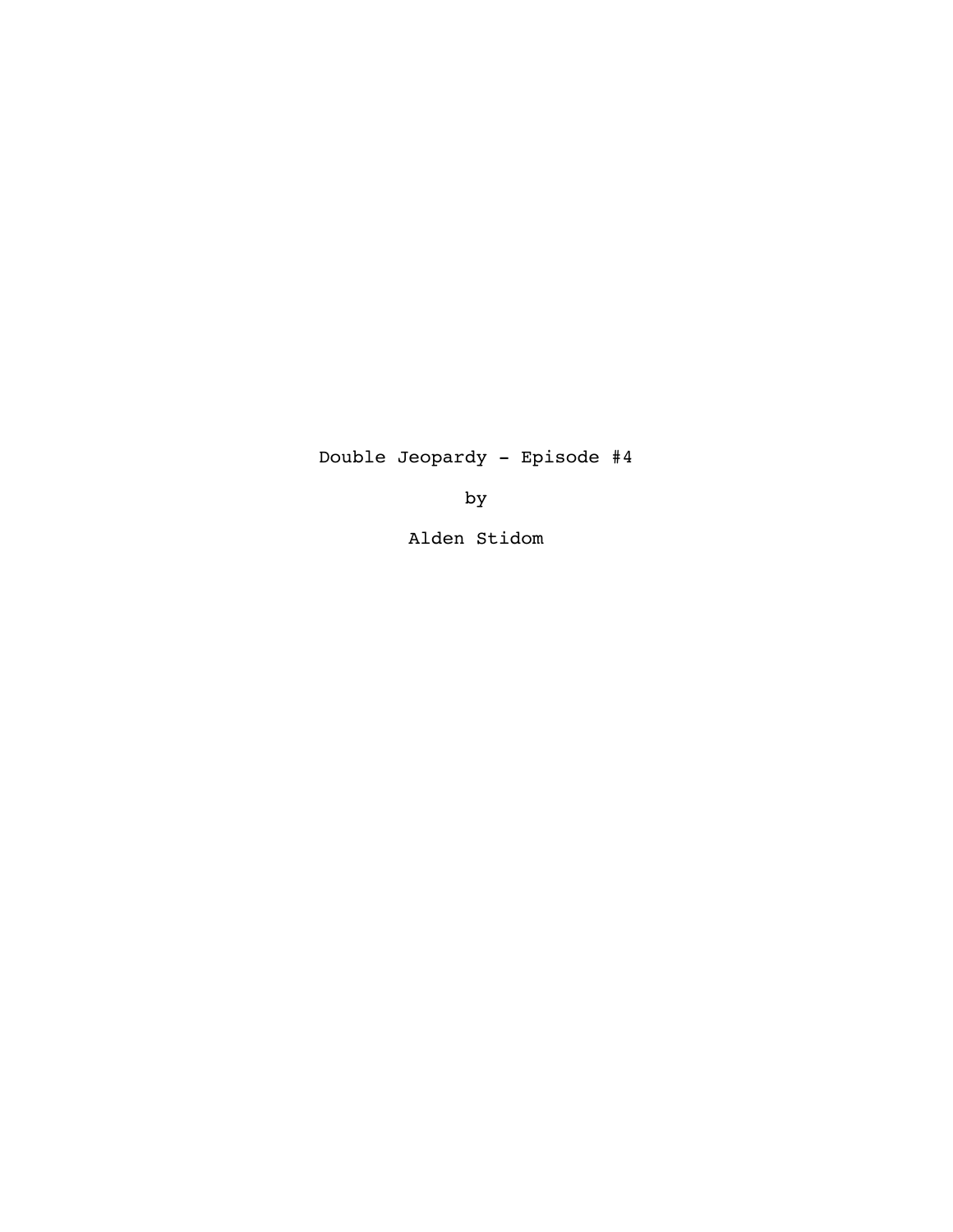FADE IN:

# INT. HOTEL ROOM - RUSSIA - MIDDAY

Flashback: Slow reveal of a younger Richard Whitehouse beating up a man in a suite in a fancy hotel room. The room is filled with russian STYLING and a strange looking USSR flag can be seen out of the window.

Once Whitehouse finishes beating the man up he begins to search the room, finding money in a duffel bag from under the bed. He takes the money and leaves the room, not looking back and slamming the door behind him.

### INT. RICHARD OFFICE - AFTERNOON

As the door slams, jump cut to present day. Richard Whitehouse is snorting a line of what looks like blue cocaine.

A knock at the door, Richard finishes his drug and leans back in his seat. A younger woman in a suit comes in, not making eye contact, places papers on his desk, and heads to leave the room. As she reaches the door, Richard calls after her.

> RICHARD Is that all?

The woman stops at the door, hand on door knob, ready to step out. There is silence for a short second.

> RICHARD (CONT'D) That was a question.

Without moving, she mutters a few words, sounding slightly annoyed.

> ASSISTANT Was there something else you needed?

Another painful pause.

RICHARD No, not at all. Just thought it would be nice to have my secretary ask me, not the other way around.

Without speaking, she leaves the room. Richard lets out a sort of triumphant laugh.

## OPEN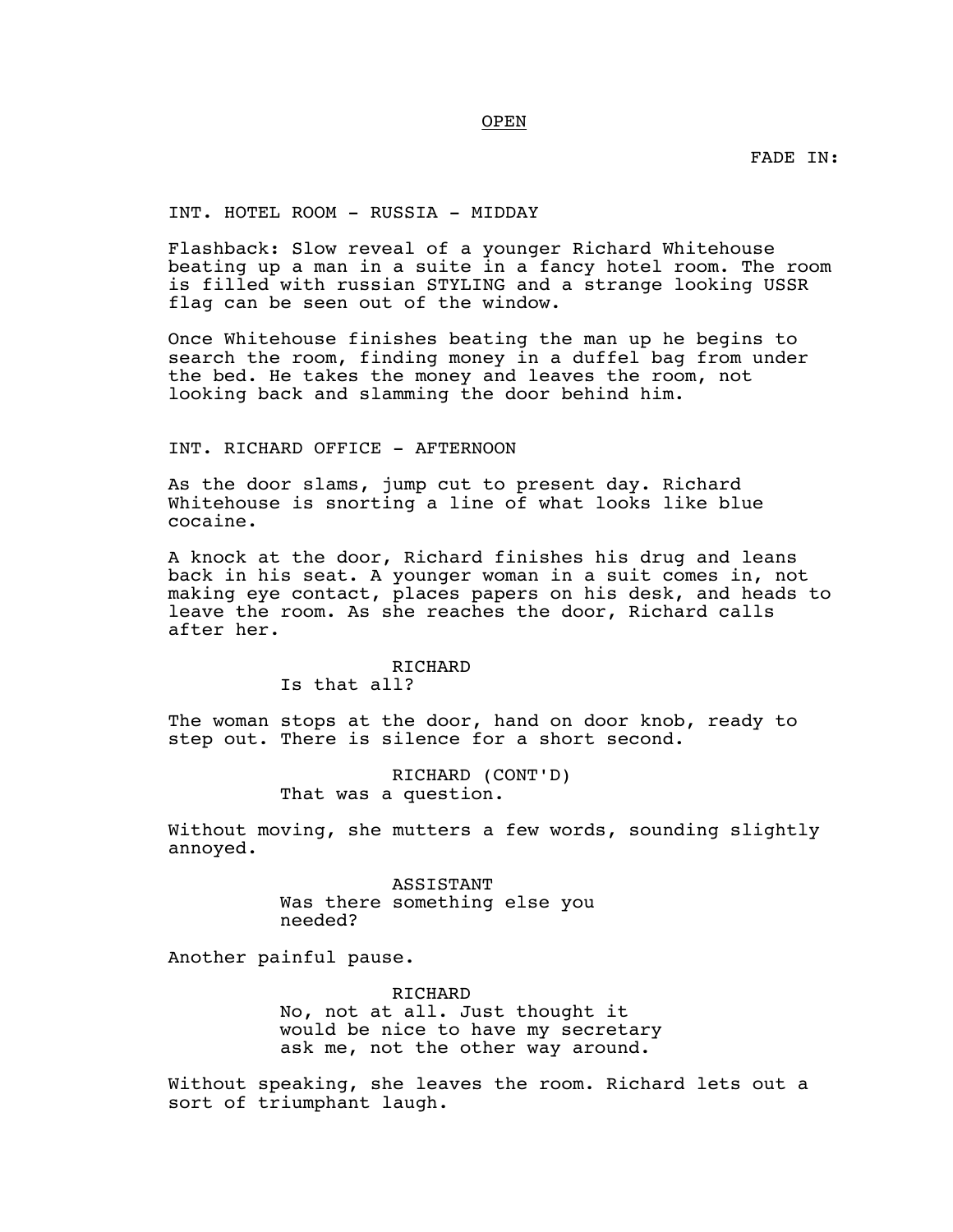Richard picks up the report on his desk to reveal it is a mission report from Veronica. He skims the report, opens a drawer in his desk that contains only a pair of glasses and puts them on.

## INT. LANGLEY DEBRIEF ROOM

As Richard puts the glasses on it is revealed to put him into a bright, plain room. The floor, ceiling, and walls are all uniform except for one door, one mirror, and a camera in one of the corners.

Sitting at the table in the center is Veronica, in the flesh. Across from her is a developing projection of Richard Whitehouse, coming into view.

> RICHARD Mission report: May 11, 2125

Veronica hesitates to respond.

RICHARD (CONT'D) Veronica, darling, we've been through this how many times now?

He pauses, waiting for a response. He moves from a smirk to a serious, stale face.

> RICHARD (CONT'D) Mission report. May 11. 2125

# VERONICA

Mission Report: May 11, 2125; I was tasked with keeping an eye on a mafia related arms deal. I was told no contact, no witnesses. If I am seen, close the chain and get out.

RICHARD

And?

VERONICA I wasn't. No contact was made. The tip we received for the deal was not accurate. You should really check your sources.

RICHARD I should? If I do recall you yourself said his other information checked out just fine. (MORE)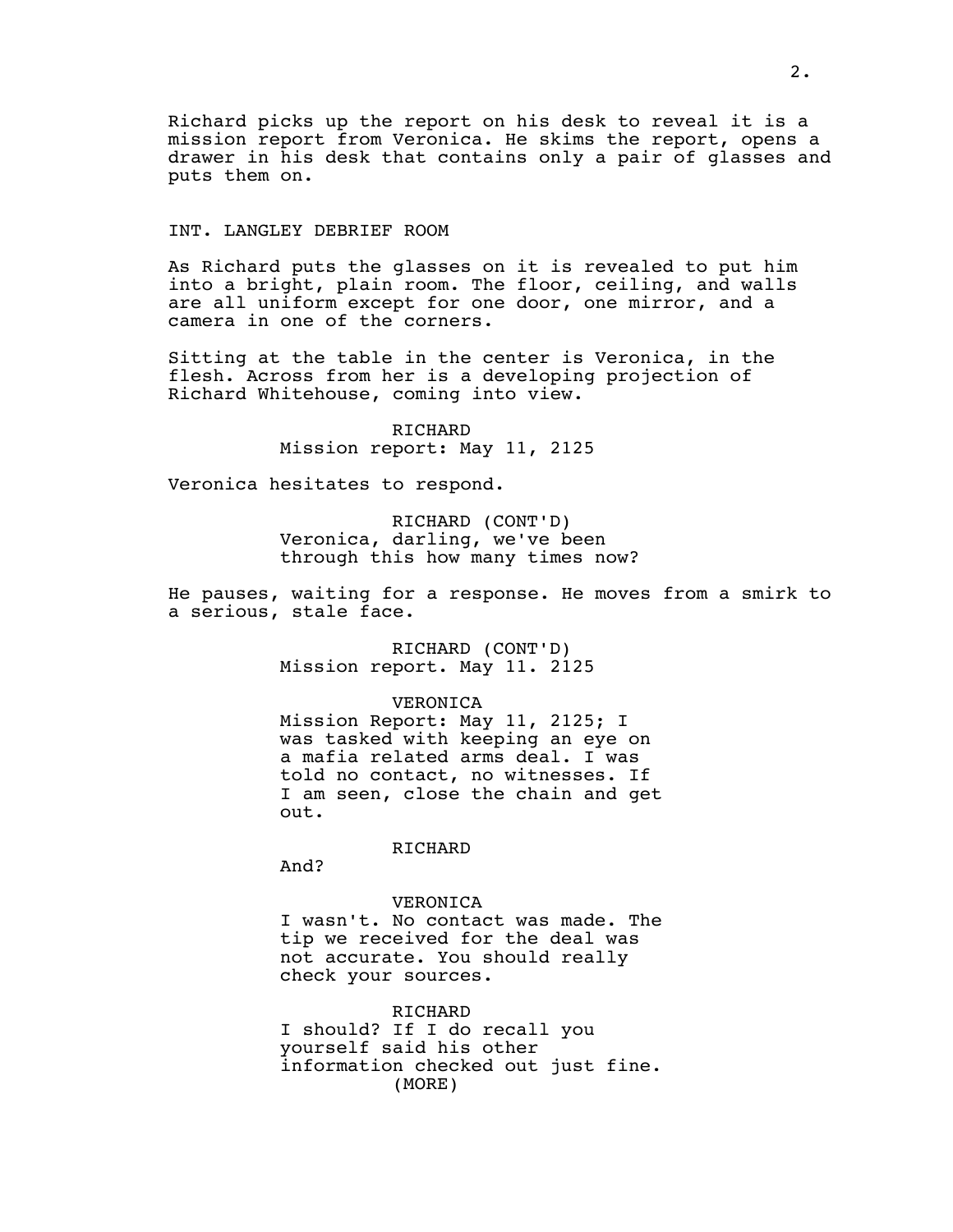# RICHARD (CONT'D)

Besides, my sources are brought to me by others like you. People are so easy to control when you have the bigger shoe.

## VERONICA

I guess what they say about big shoes must be wrong then.

#### RICHARD

Maybe I'll just decide to shove it down your fucking throat if you prove useless again. Don't fucking patronize me and expect it to slip on by.

Veronica shifts in posture, seeming to regret her words.

VERONICA I just meant to say that you don t have to trust everything he says.

RICHARD Much better, continue.

The two carry on as if nothing happened.

### VERONICA

The supposed "large explosives" we were expecting turned out to be nothing more than HE and incendiary grenades, maybe a few thermal mines, some hallow point rounds, a small amount of loose powder. Maybe they're making explosive tips at the worst. Nothing to be worried about.

#### RICHARD

Unless you're one of the fucks I'll send on the raid. That's going to be fun to watch.

#### VERONICA

How fun will it be to see your private pussies shoot unsuspecting people in the back.

## RICHARD

I never said I would let them know what the other side was armed up with. That's the fun part.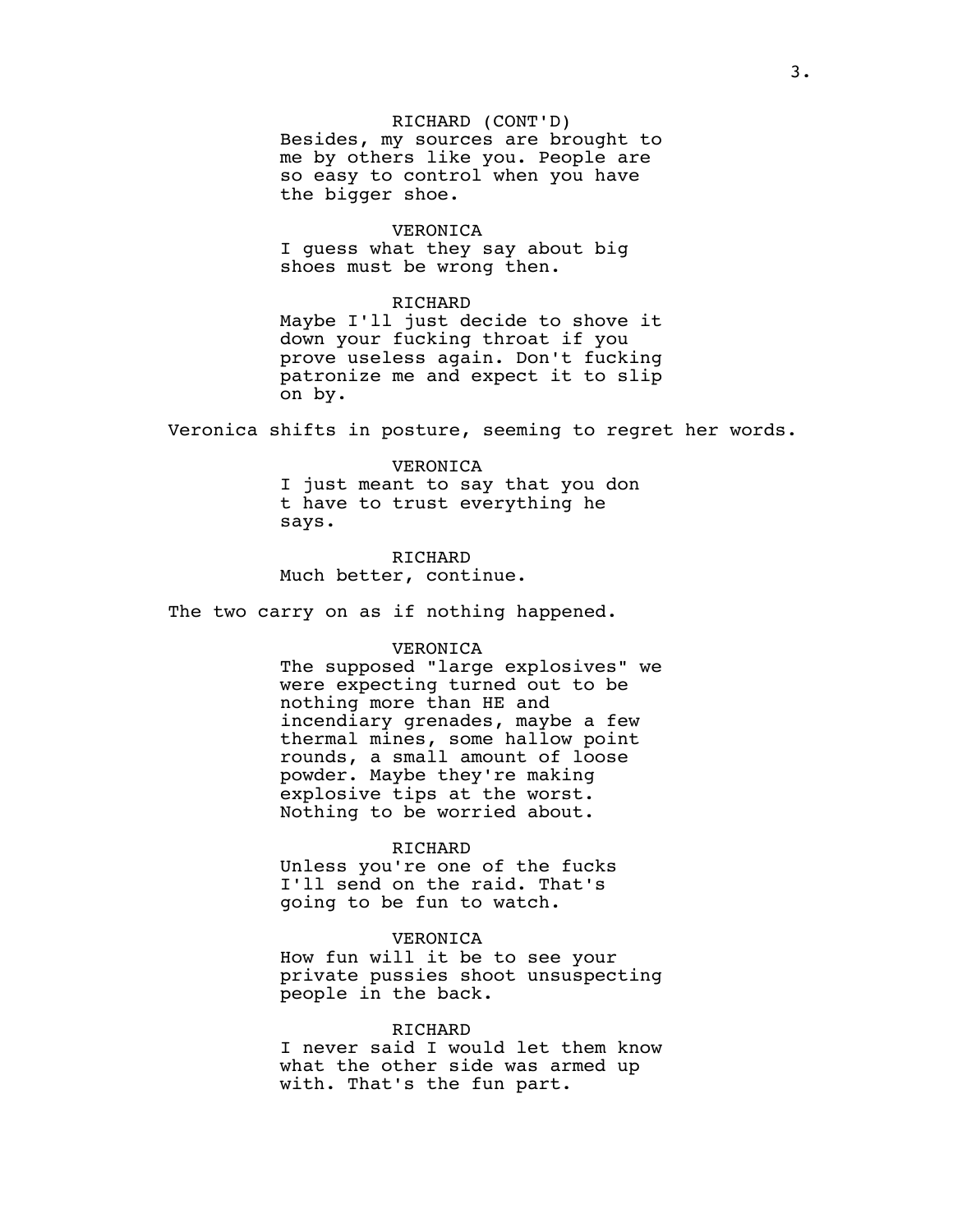Veronica stifles a look of disgust.

VERONICA Other than that, the mission was a success. In and out with no contact, retrieved a shipping manifest, and noted the parties present. Anything else?

Richard doesn't seem convinced but shrugs it off.

RICHARD Lovely work, I guess. Maybe one day you will let me down enough that I'll find another use for that slender body.

Veronica looks defeated, but not discouraged as he removes his glasses.

INT. RICHARD OFFICE - LATE AFTERNOON

As he removes his glasses a sweeping look of annoyance is revealed. He reaches over and presses a button on his desk phone.

#### RICHARD

Bonnie, I need you to make a few calls. See who Dennis has on the table for me. Tell him I need someone good at "Discrete Marketing"... but I'll also need someone that he's looking to let go soon. I could use some flexibility here.

Without even waiting for a response he clicks to hang up the phone.

> RICHARD (CONT'D) Maybe I won't need to hold her prize here much longer if I break her first.

Richard spins around in his chair and walks away from his desk, revealing a wall of giant, test tube-like pods with different humans in them. Some old and many young. The one he is currently in front of is labeled "Veronica's Prize".

> RICHARD (CONT'D) Let's hope mommy values your life more than her dignity.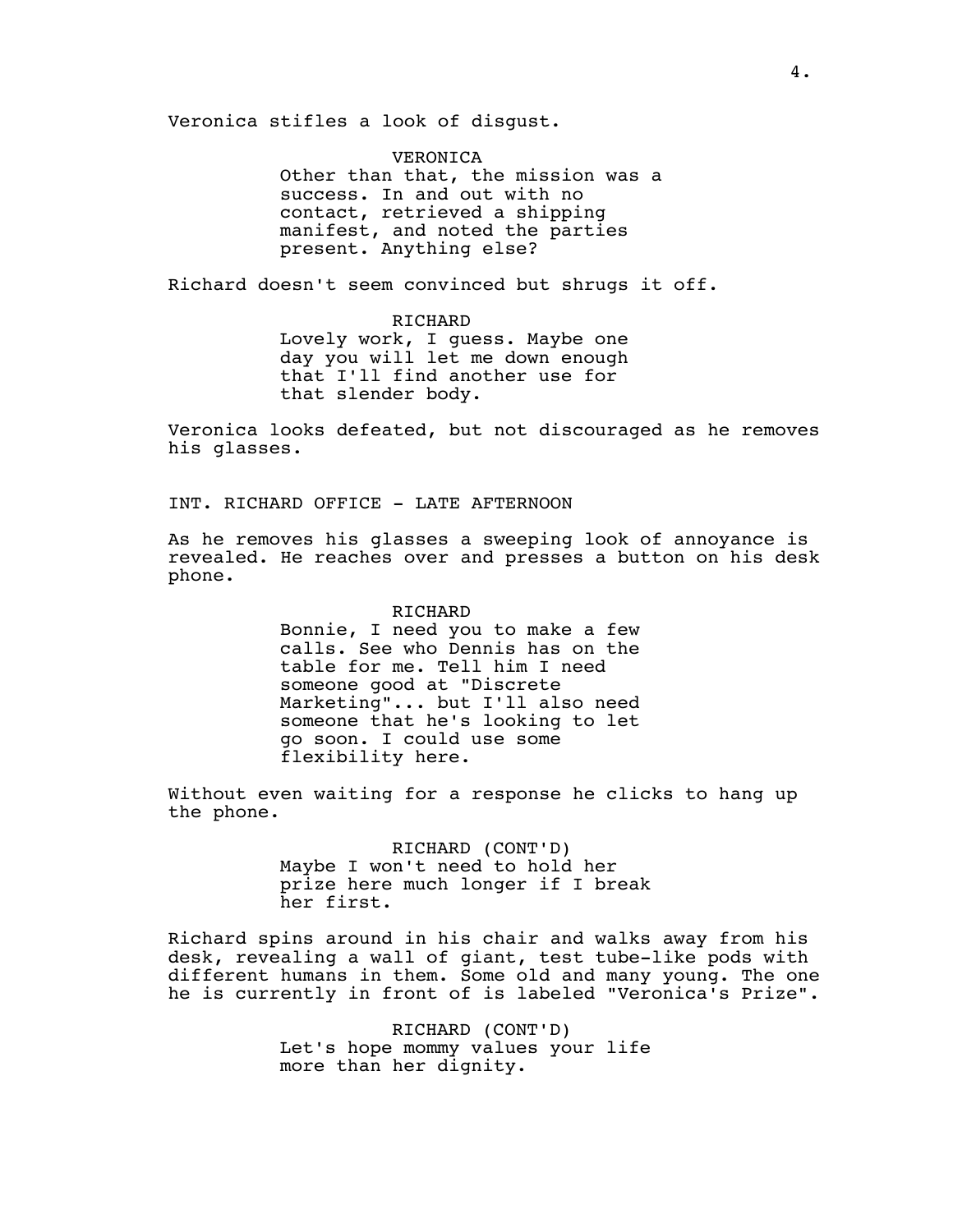He teases the glass, as if trying to pinch the baby's cheeks. Immediately replacing the fake, baby smile with mundane annoyance.

### EXT. ALLEYWAY - THE NEXT NIGHT

Veronica is standing outside the entrance to one of the mafia hideouts. She knocks on the door and a slot slams open in the door revealing a pair of bloodshot eyes.

> ??? Who the fuck is it.

VERONICA Who do you think? Open the door before I pull your fat ass through this hole.

The eye opening slams shut and a few clicks and scrapes from many different locks can be heard. The door flings open with a loud squeak.

INT. MAFIA HIDEOUT - CONT.

Veronica enters the hideout, looking around at the numerous hookers sitting around the room, different amounts of clothing, sharing needles and shooting up large amounts of a purple fluid.

Veronica heads to the back and enters a room filled with guns, money, and packaged drugs.

> VERONICA Some crowd you've got out there.

> MAFIA DUDE If I had my way, you'd be my personal fuck toy. I don't know what boss sees in you, I mean, I know what I'd like to see.

He looks Veronica up and down with a disgusting/rapey, look on his face.

> VERONICA I'm sure "boss" wouldn't appreciate you saying that now would she.

His expression changes to anger but he looks down and seems to understand.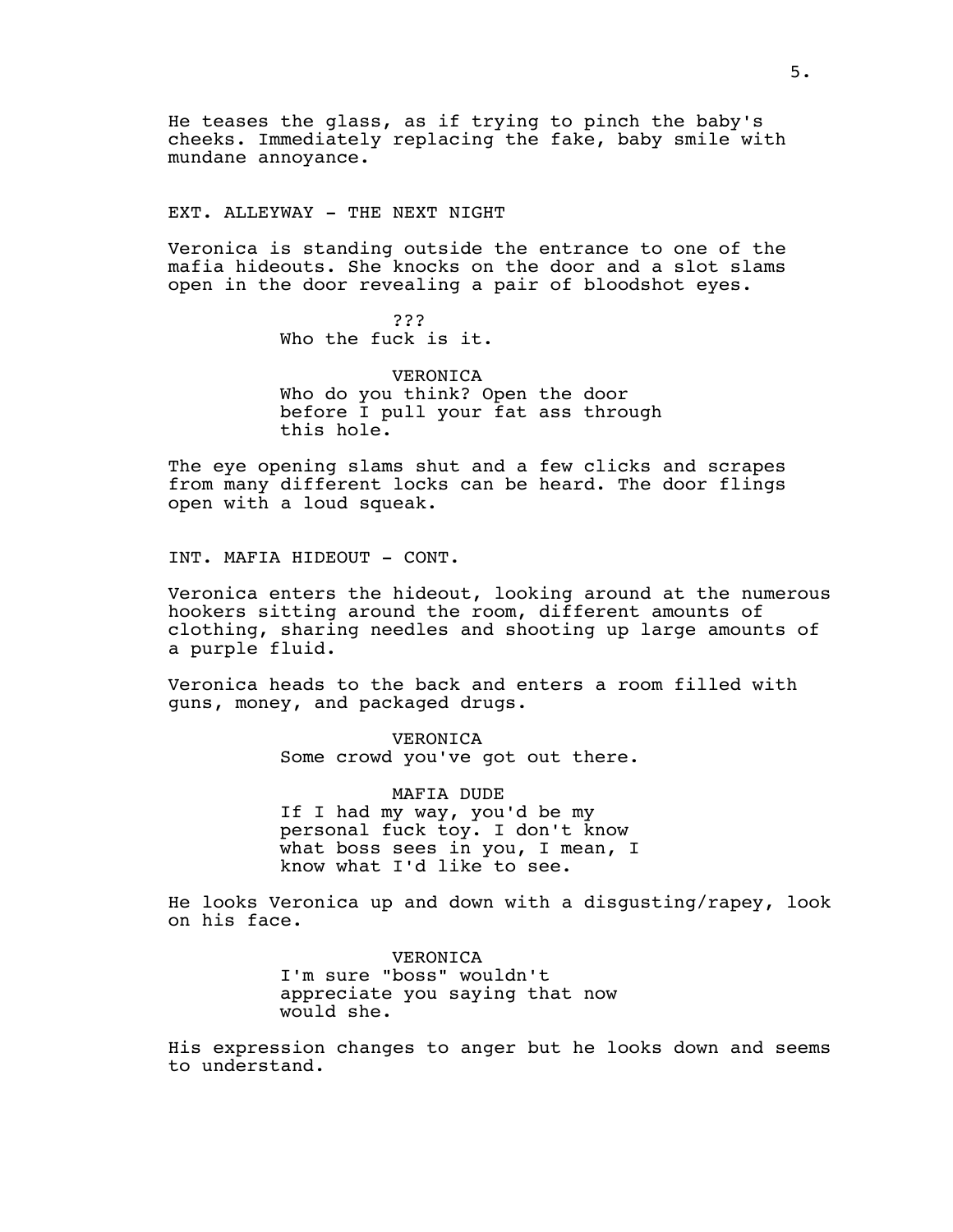VERONICA (CONT'D) Back to the real reason I'm here, who's this new guy?

She sounds annoyed as can be. A voice calls from a neighboring room.

> ??? Don't mind that man, come on in.

Veronica follows the voice into the other room.

??? (CONT'D) Take a seat, take a load off.

He gestures to someone at the door and they close it without hesitation.

The man is sitting in the corner of the poorly lit room. He wears a trench coat, a bowler type hat, and is smoking from what looks like a bong but the smoke is a mixture of colors and changes to a thick, brown color when he exhales.

> ??? (CONT'D) You know how this goes. From the top, what you told and who you told.

VERONICA I'm sorry but, who are you?

??? Oh, how rude of me!

The man stands up and places the bong apparatus to the side, removing his coat and hat.

> ??? (CONT'D) My apologies,  $\overline{I}$  had forgotten this was our first meeting. I'm whats known as the... well I have a few different names. The cleaner, the fixer, the repair man, but just call me Joe.

VERONICA Okay... Joe. So who are you and why should I give a damn?

JOE Well, I can be one of your biggest assets or biggest regrets. Since this is our first time meeting I'll take this all as... (MORE)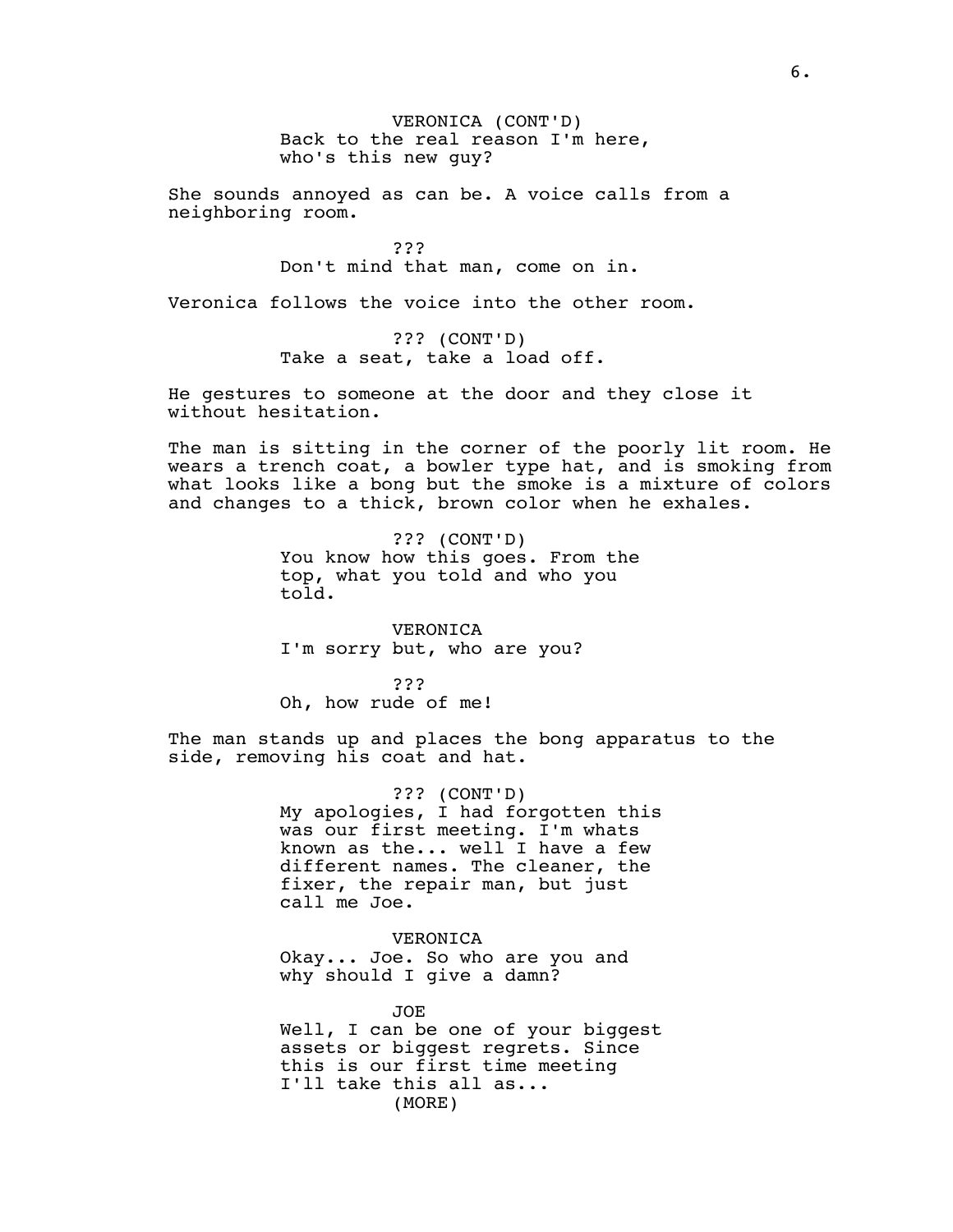## JOE (CONT'D)

witty banter and call it a day. I make things happen. I make things disappear. Problems, people, whatever is standing between me and what I have been paid handsomely to get.

Veronica changes her posture to a more interested and attentive attitude.

> VERONICA Understood, I'll make sure to stay on your good side then.

> JOE Perfect! Now back to the reason as to why we have had this introduction, brief me on your previous debrief if you would be so kind and, and please, ignore the formalities. I'm not one for proper speeches, just don't leave anything important out and alls well. Yes?

Perking up a little bit.

VERONICA Well, I met with Richard Whitehouse-

JOE Ooh, interesting character!

He realized he has interrupted her.

JOE (CONT'D) Continue, continue.

#### VERONICA

...or at least a projection of him. He wanted to know what all happened the last mission I had which was to get information on that arms deal from a couple days ago. The one with the Ukrainian guys and the hallow points.

JOE

Oh yes, yes! I know just the one.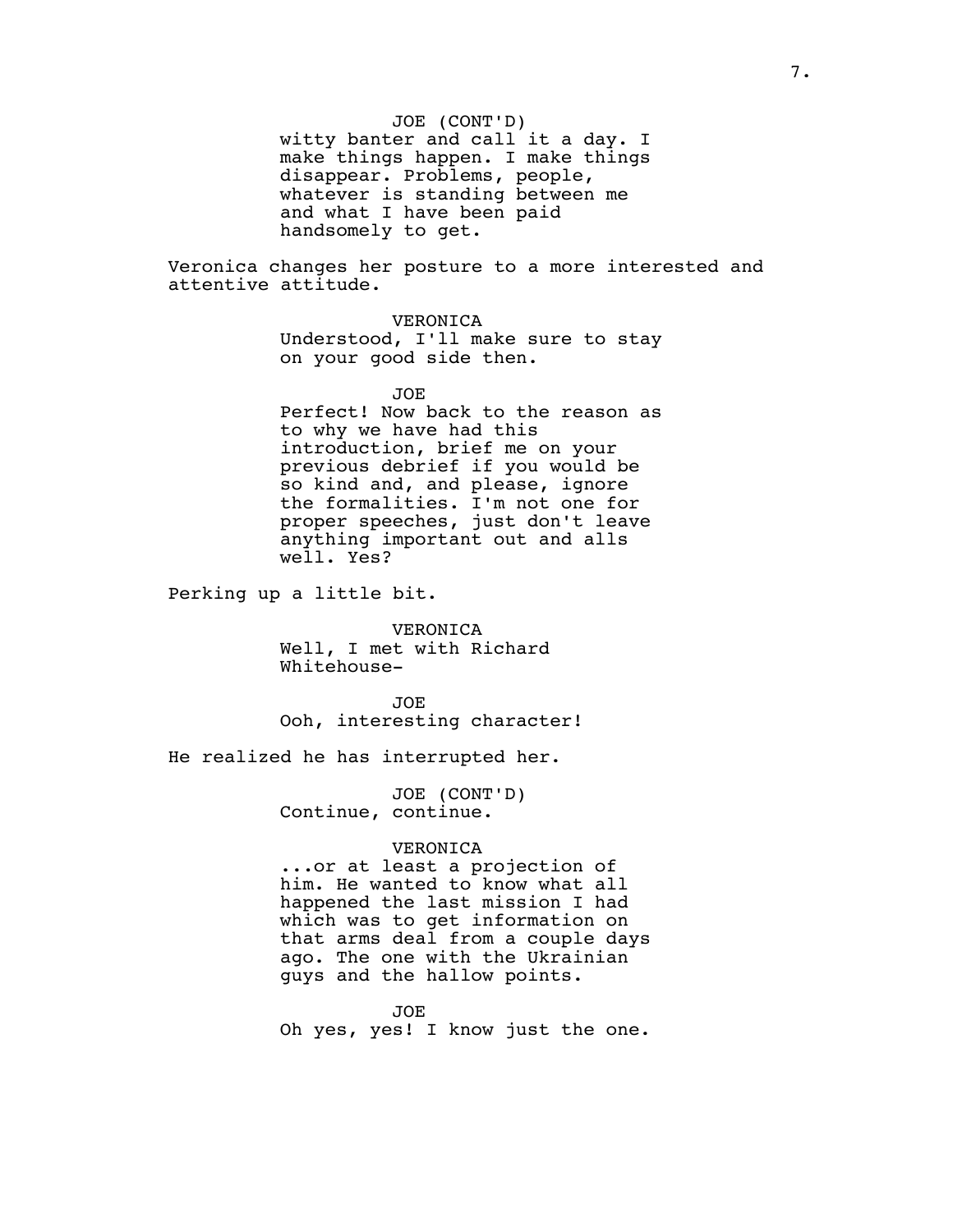## VERONICA

He wanted to know exactly what it was you guys moved and if I had any contact while I was on the ground.

JOE

And! Don't keep me waiting!

Joe is getting more animated.

## VERONICA

And I told him that I had no contact and swiped a shipping manifest. Said all you had were some grenades and possibly some mines, I said that the powder was just for explosive rounds which also explained the hallow points. I turned over the forged manifest and he seemed to buy it.

JOE

Out-standing! Great work. Very creative disguising the lanthanum powder as nothing more than a munition! So glad we have brought you into our little team. So as far as you know is he, Richard Whitehouse, aware of our very small but very powerful nuclear surprise?

#### VERONICA

As far as I know, he has no idea. I dont know how long that will last exactly because that was what I was getting to next.

JOE

Oh no! A twist!

### VERONICA

He spoke of sending his private police out after the matter. He said, don't know if this was jokingly or not, that he wouldn't warn them about the arms I told him about and that it will be fun to watch. So it'll need to seem like you guys don't know they were coming but I don't think they'll be in Jacks or anything so it should be an easy trade.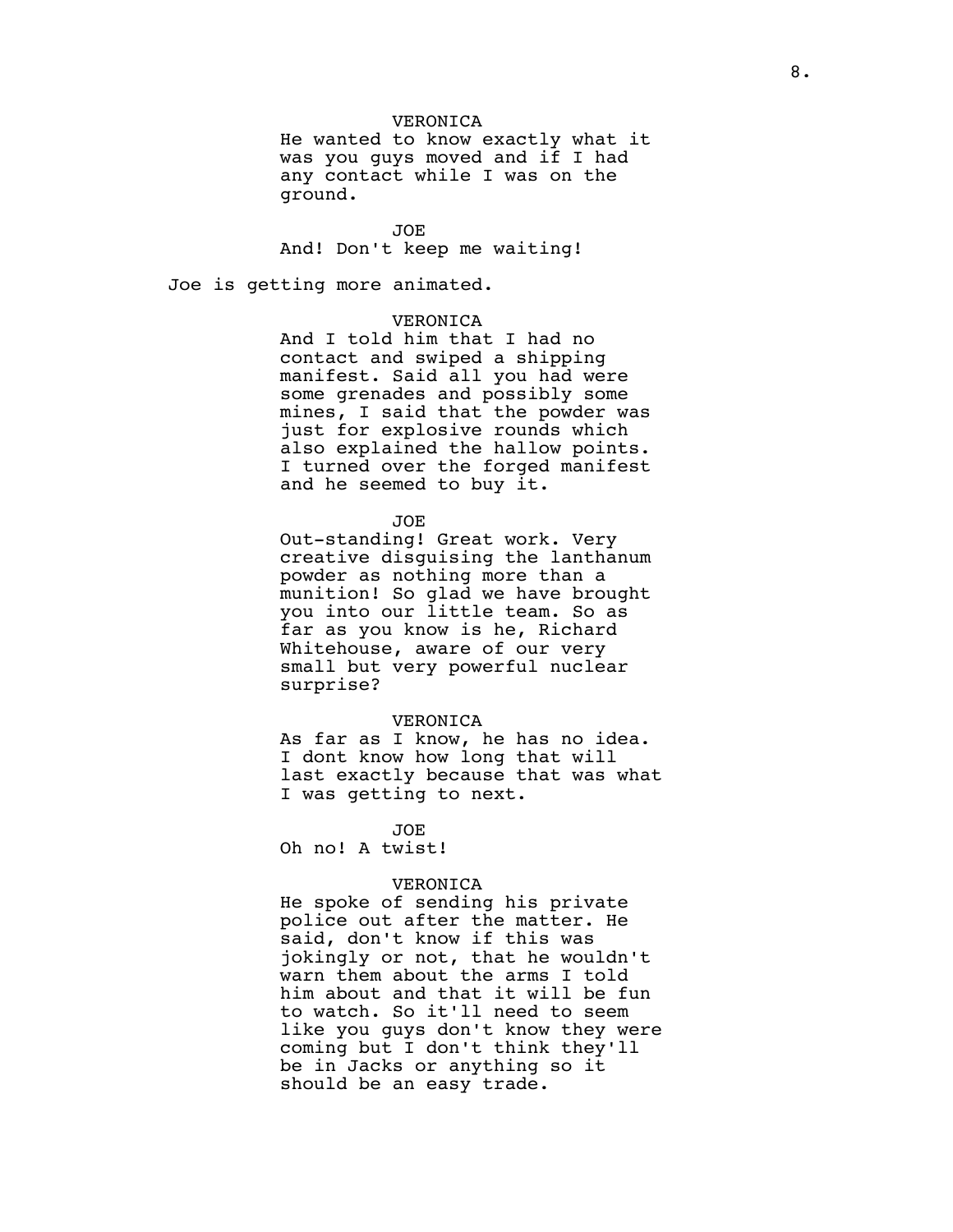JOE Oh how I love putting on a performance. This has been most helpful it indeed has. Anything else my dear?

## VERONICA

That's all I've got for you. Besides the fact that he wants me as his own personal fuck toy.

Joe continues as if he didn't hear or doesn't care about that last part.

> JOE Splendid, now if you could please close the door behind you I will begin work and make some phone calls.

Veronica leaves the room, closing the door behind her, and looks very confused about what just happened.

INT. RICHARD OFFICE - THE NEXT MORNING

Richard greets a man at his desk.

# RICHARD

Take a seat.

The man sits without a word.

RICHARD (CONT'D) Now, I have a problem. I really hate problems.

The man sits there, unblinking.

RICHARD (CONT'D) It seems that one of my assets is not performing their job as I would like. Now, I need to know why.

The man writes something down in a notebook.

RICHARD (CONT'D) There have been lies, there has been deceit, and I want no more of it. Your task is to follow around this asset and report back to me every day and after every mission. (MORE)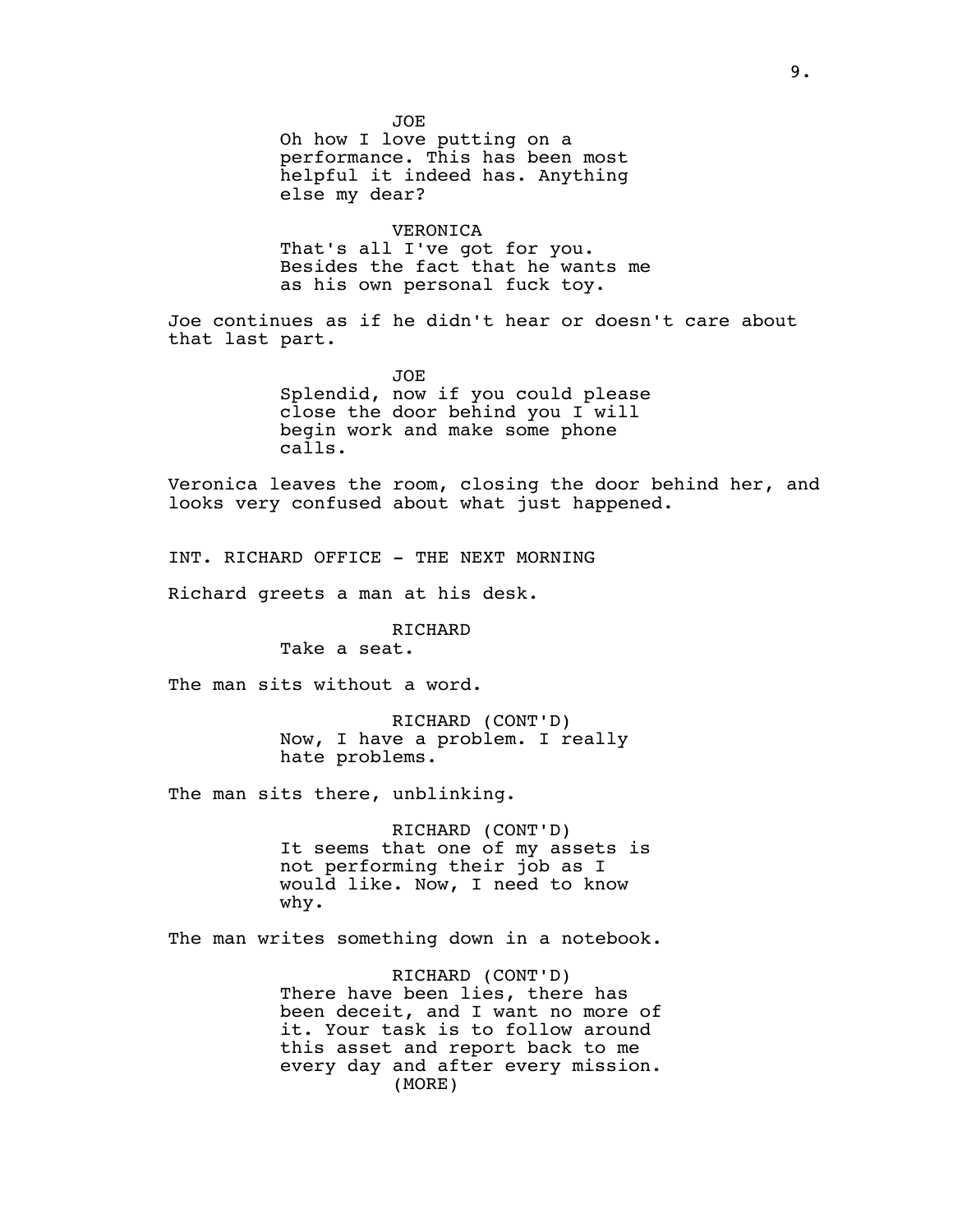RICHARD (CONT'D) If she leaves her house, takes a shit, bats an eye, I want to know about it.

Richard slides the man a manila envelop with Veronica's name on it.

> RICHARD (CONT'D) Are there any questions?

The man doesn't say a word. Richard smiles.

RICHARD (CONT'D) You see, this is why I love Dennis. He just makes things happen with no BS and his people are just- perfect!

Richard flips around some papers and starts to get back to work.

> RICHARD (CONT'D) Alright that's I've got for you. Now get the fuck out of here.

The man leaves methodically, almost like a robot.

EXT. OUTSIDE OFFICE BUILDING - SHORTLY AFTER

The unnamed man who was just in Richard's office exits the building. As he steps outside he methodically puts on a pair of sunglasses that aren't quite necessary for the weather. He walks to a blacked out car with no identifying marks and slides in as if he'd done in 1000 times before.

The man pulls a recorder of sorts from his pocket and holds it to his mouth. His voice is robotic, fake.

> HUNTER Mission report: May 13, 2125. Richard Whitehouse has assigned Hunter 72375 to follow and report on the whereabouts and actions of some Veronica \_\_\_\_\_\_\_.

Hunter removes the manila envelope from his coat and studies its contents.

> HUNTER (CONT'D) Target seems well versed in burgling, stealth, and is not to be taken lightly. (MORE)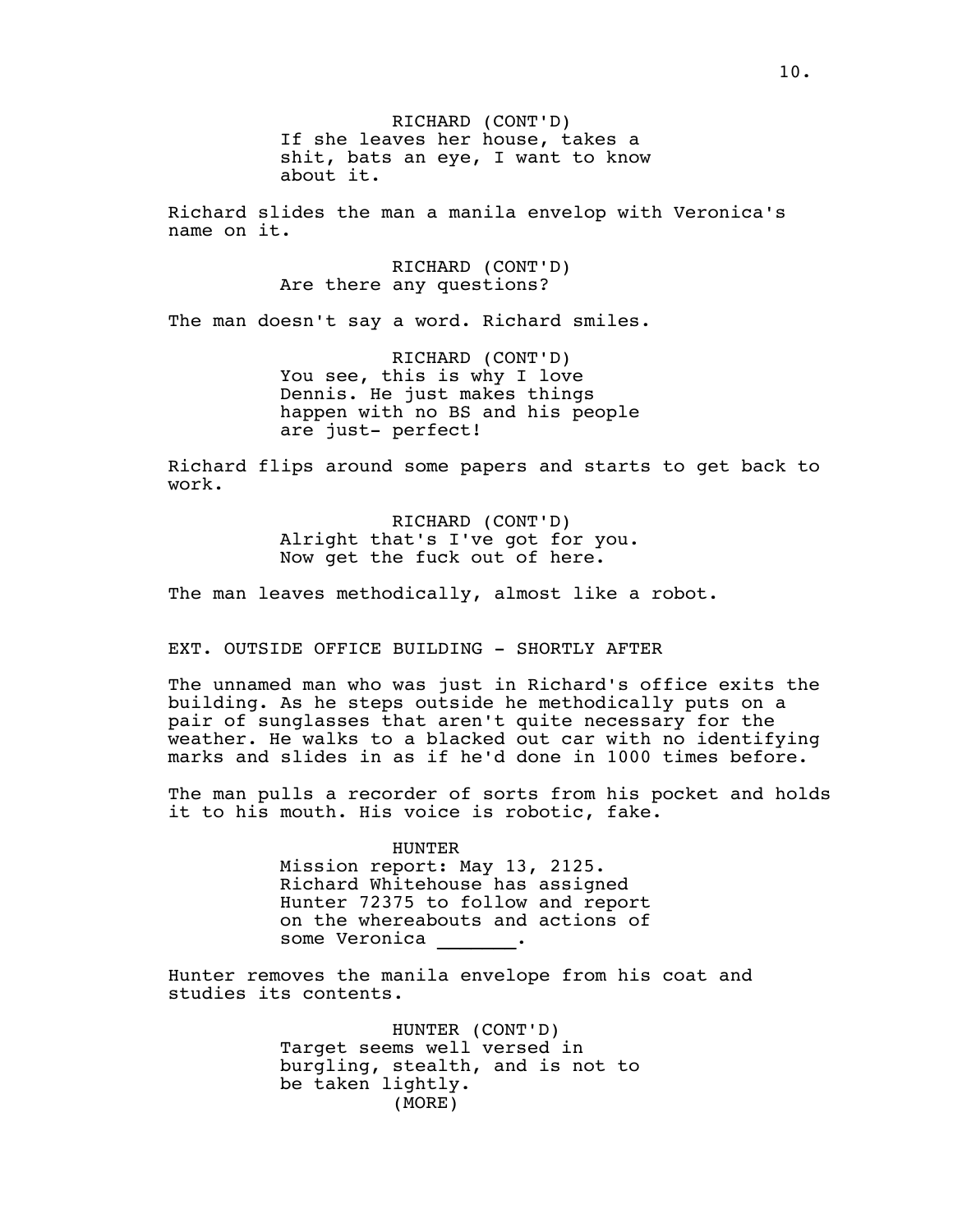HUNTER (CONT'D) It is suspected that the target has connections within the mafia but those connections are unknown. This is a no contact mission. Report everything, do not act on anything. End report.

With one motion hunter stops the recorder, puts it away, starts his car, and pulls of, quickly but with no squealing a rubber. A true professional.

INT. SUBWAY - LATER

Veronica is in what looks like an under construction subway tunnel. No one is directly around her but she isn't alone. People from the mafia are setting large cases labeled "explosives" and with different types of mines or grenades marking the exterior.

Veronica is watching from a far as they work when she pulls out her phone pressing the single programmed speed dial button.

[RINGING]

VERONICA

\*Click\* Whitehouse?

No response.

VERONICA (CONT'D) This is Chained Eagle. I have eyes on the whereabouts of where they are moving the previous manifest.

RICHARD What is your location?

VERONICA

The 10th street subway construction zone. Mile marker 38 to my right and 39 out of sight to my left.

RICHARD How many disposables?

VERONICA (quickly counting 37 people)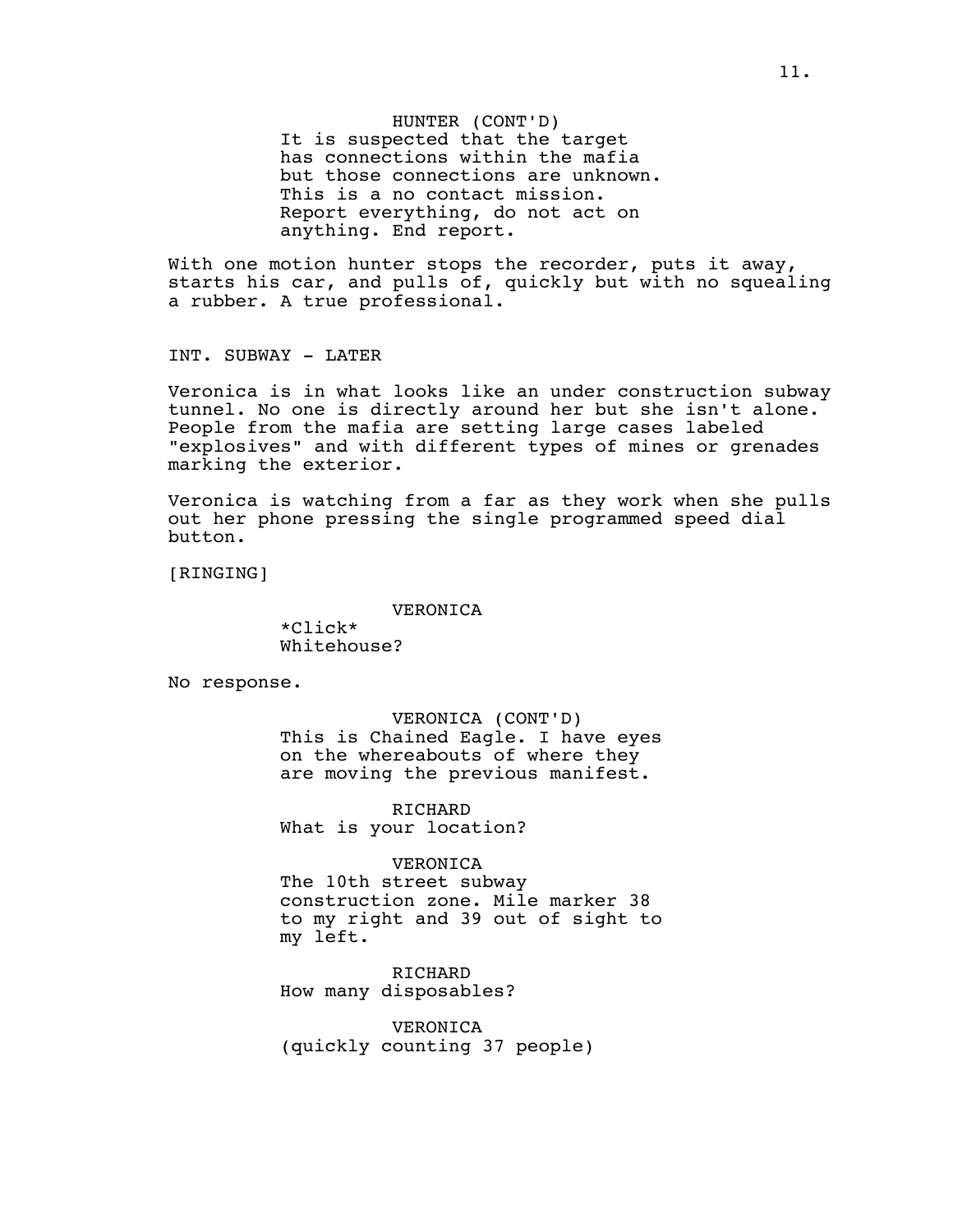20, at most. I don't have the best view but this seems like they don't expect anything to go wrong with the way they've been acting. No one is on guard but everyone is armed as per the usual.

RICHARD The show will begin shortly. \*Click\*

Veronica puts two fingers to her lips and lets out a howling whistle. Everyone looks up and begins to scramble. They leave crates open and stage a perfect scene.

INT. SUBWAY CAR FURTHER DOWN TRACKS - CONT.

Hunter sits alone inside the cart, watching through an eye piece with a device meant to magnify sound at a distance. He pulls out his tape recorder and holds it to his lips.

> HUNTER Mission report: May 13, 2125. Continued. It seems the target has called Whitehouse and has purposefully miscounted individuals. The manifest seems to be oddly staged as well. Hunter will call and correct the situation.

Hunter switches his tape recorder for a phone.

HUNTER (CONT'D)

\*Click\* Mr. Whitehouse it seems that you were not told the situation here with accuracy. There are 37 Mafia associates here, Veronica, and many cases that seem to be strangely staged. This is not as it seems to have been reported to Hunter's knowledge.

There is a silence over the phone for a few seconds. Hunter doesn't flinch.

> RICHARD Fuck yes, I knew it. The situation will be dealt with. Keep on it and let me know if anything changes slick. \*Click\*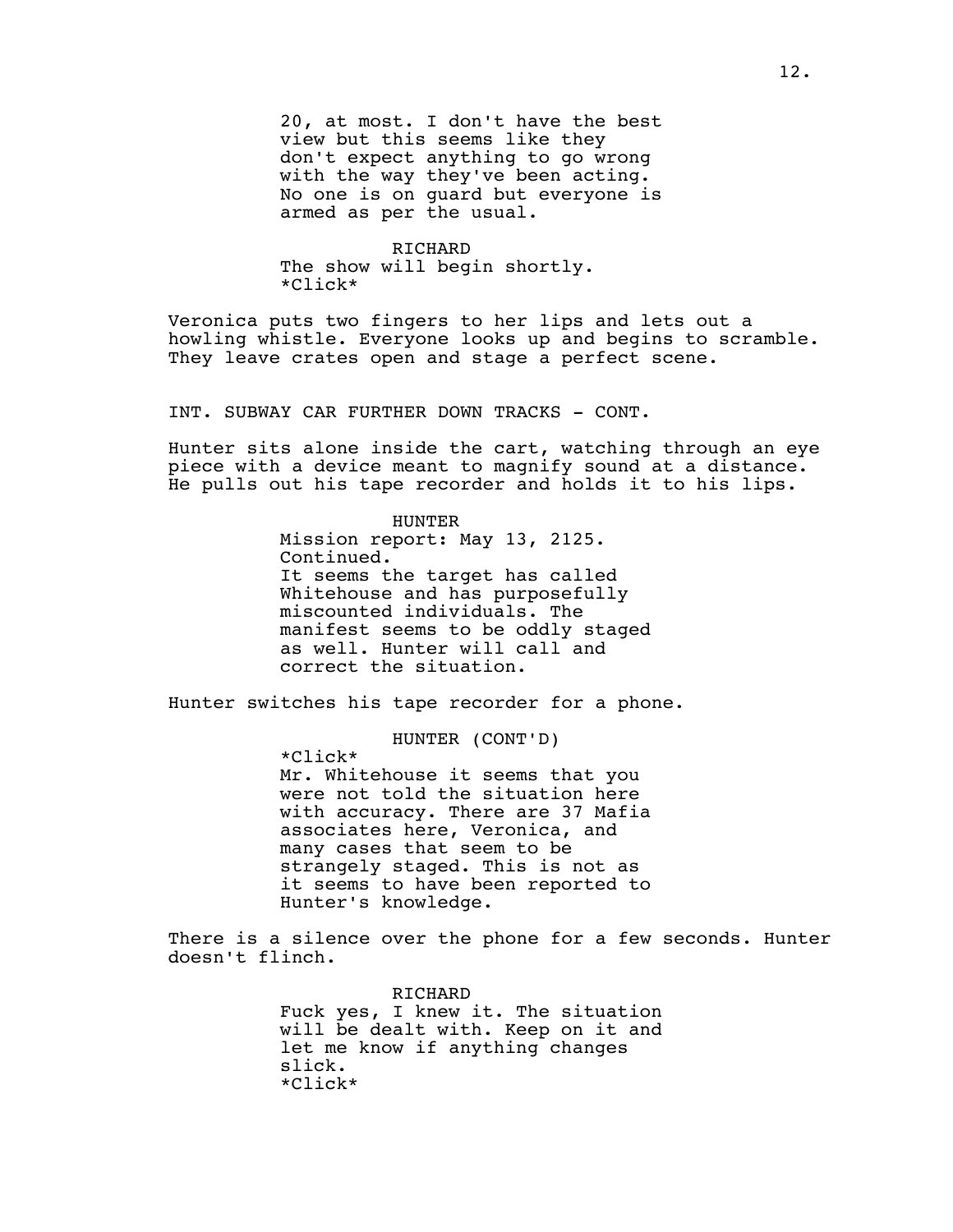Eyes still on Veronica, Hunter replaces his phone into his pocket.

> HUNTER Hunter appreciates the humor Whitehouse is providing and looks forward to the show.

Hunter clicks off the tape recorder and returns it to his pocket.

INT. SUBWAY - LATER

The mafia has finished their staging and continues to act as if they are taking inventory and reorganizing boxes. A rubble can be heard from above the subway ceiling. Everyone stops and looks around.

# MAFIA VOICE Ready everyone! Prepare to fight!

A marching of footsteps can be heard nearing. Heavy and large in sound.

Gunfire starts at the first sight from the steps down to the subway. Men in Jack suits pour down the stairs in a line 4 people wide. They reach the bottom, unharmed and spread out, firing upon the mafia who are helpless to defend.

Fifty men come down the stairs. Upon seeing this Veronica quickly moves to leave. As she hops down from her perch, a bag is thrown over her head and she blacks out.

INT. THE DARK ROOM - MUCH LATER

The lights are off but it is clear Veronica is calling out from within the darkness. She sounds tired and exhausted.

> VERONICA Just let me out! I swear I didn't double cross you!

There is a break of silence.

VERONICA (CONT'D) I would never double cross you! Where would you even get that idea? You've heard my phone calls to Whitehouse!

A door squeaks open, silhouetting its master in harsh, golden light.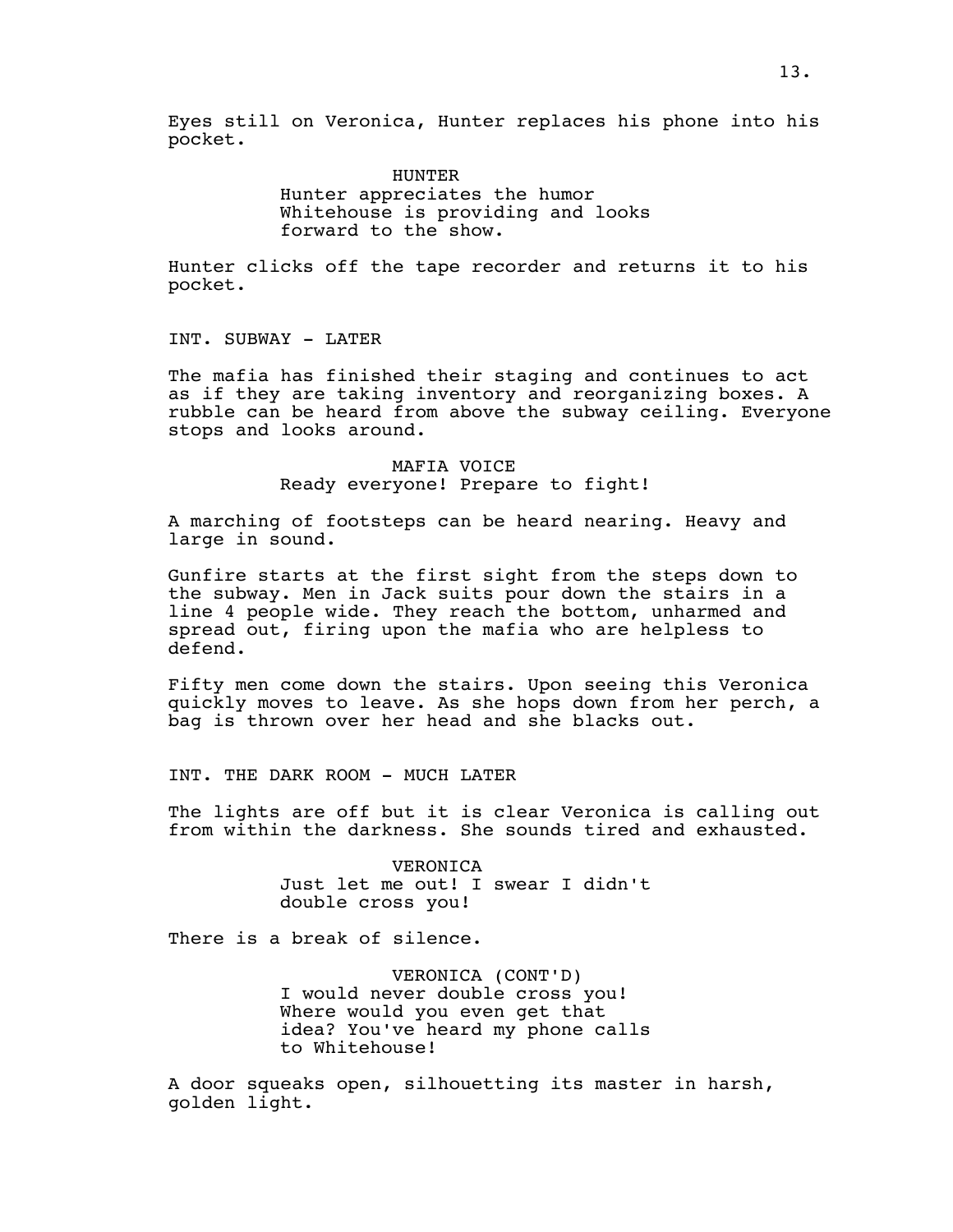JOE It seems you HAVE indeed crossed us Ms. Veronica. It makes me sad though, there was great potential-

Veronica interrupts Joe.

## VERONICA

I didn't!

JOE Veronica this is bad enough for you as it is do not make this personal by interrupting me darling. I don't like to have to raise my voice.

Joe closes the door and turns on a single light over Veronica's head, illuminating the room.

The room is empty except for the heavy metal door, the single metal chair bolted in the center with Veronica strapped to it, the single light suspended from the ceiling, and a table with a few small cutting tools on it.

> JOE (CONT'D) Now, we did hear your phone calls and we know what you reported. So our question was "Why did Richard react in such a way." Surely he doesn't think fifty well armed men with, not explosive gear or gear for hallow points, which would be warranted for our suspected manifest, but instead full Jack suites. The very thing you had said were not going to be used.

#### VERONICA

That's what I'm trying to tell you I don't know how he knew but he did! Maybe he was hoping for a bigger body count or just assumed there would be more than I told him but-

Joe holds up a hand as if to stop Veronica.

JOE

See, we went back and checked the longs from that area, and it seems an encrypted call from another phone was sent from that same area immediately after yours had ended. (MORE)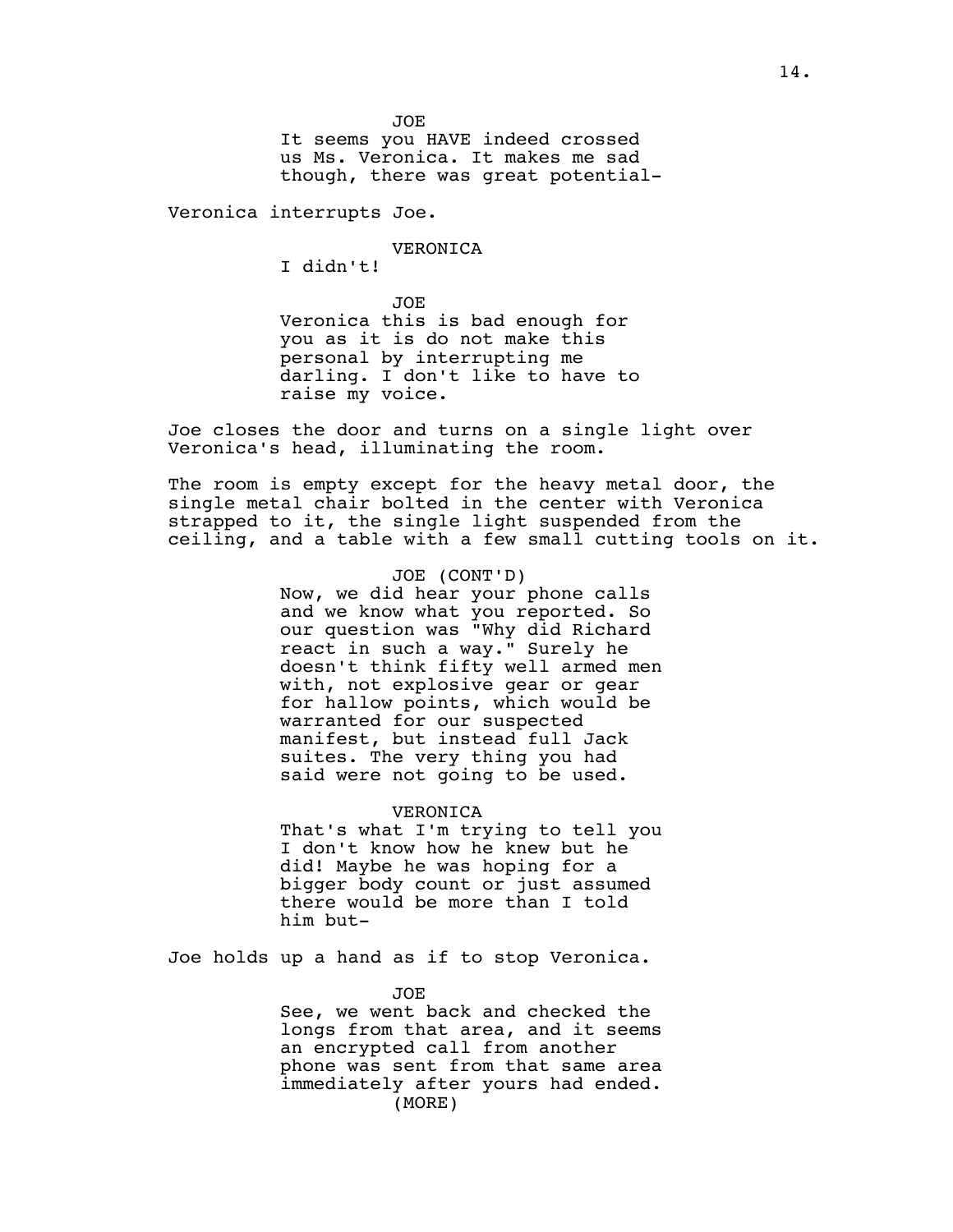Joe begins to play with some of the cutting tools on the table.

> JOE (CONT'D) My way of looking at it, someone as crafty as you would never risk making such a call herself, no! There must have been another person. But how would such a person know where we were? Why, only if they were on the inside loop with one of our own that knew the when and where for our little... get together. So now we must have a little talk about where to go from here.

Joe grabs Veronica by the back of her hair and pulls her head back, cutting utensil in hand. As he raises his hand to Veronica he points upwards towards the ceiling, shushing Veronica silently with the scalpel. She looks confused back at him as his phone rings.

> JOE (CONT'D) Well, this is embarrassing. Please, do excuse me.

Joe steps aside and takes the call, Veronica looking confused and panicked.

> JOE (CONT'D) Yes, this is he.

Joe pauses between each line, as if listening, reacting to each line.

> JOE (CONT'D) Uh huh. [Pause] So you don't say.

He looks at Veronica and gives her an enthused look.

JOE (CONT'D) So you are our mystery man!

Veronica perks up, her exhaustion fading instantly.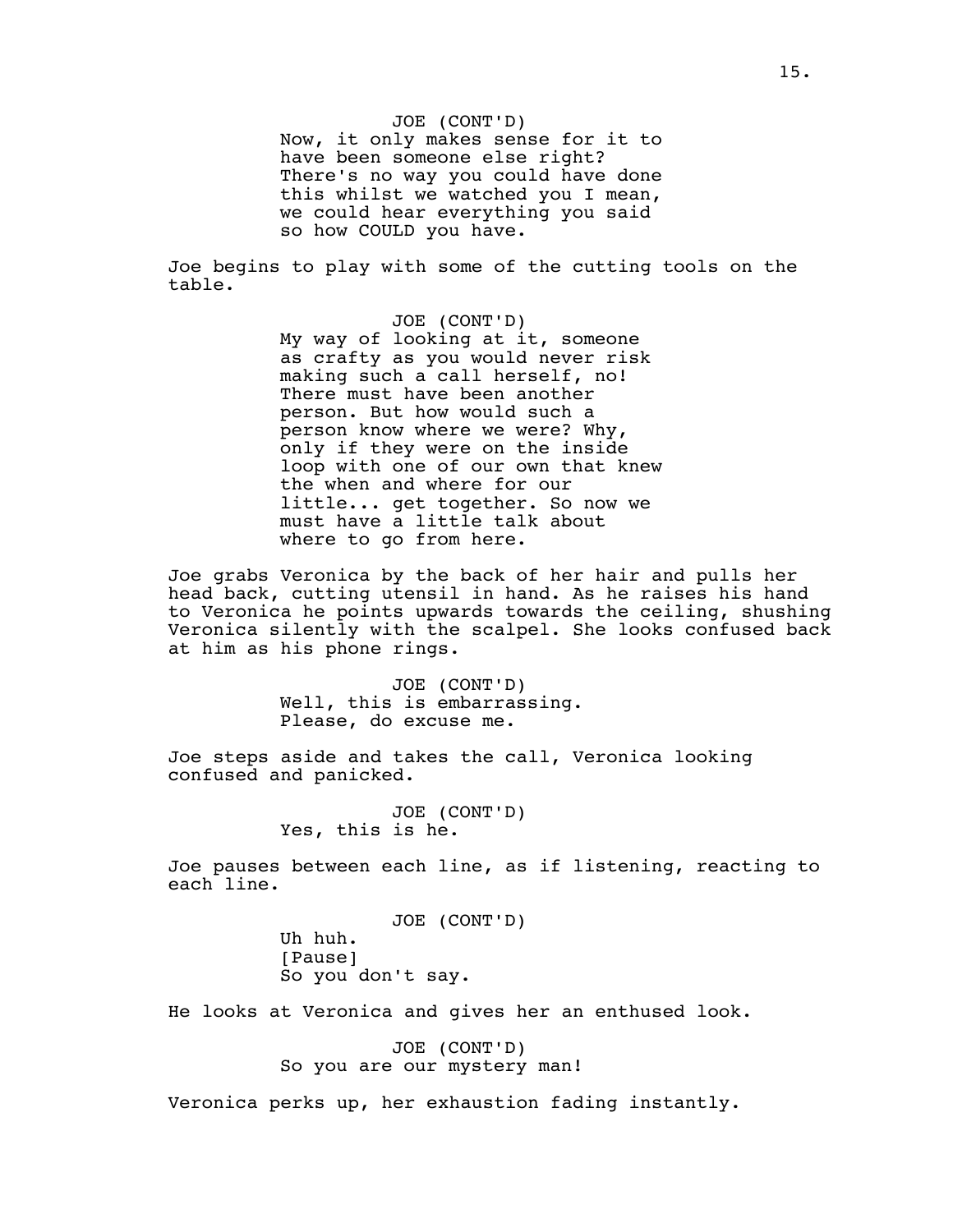Joe looks slightly concerned and angered.

JOE (CONT'D) Well sure, I'm sorry I must do this but I assure you, its nothing personal.

Joe pulls a large handgun from his waistband and fires into the ceiling once. A large crash ensues. A man falls through the ceiling, a single hole through his head.

> JOE (CONT'D) So it seems this is our connection. Now, I recognize this man. We have similar professions. Although his is usually one that gets called before before mine is needed. Those extra men and armaments were the sent by Whitehouse after he placed the now not so mysterious call.

Joe rolls over the body with is foot, it isn't Hunter.

JOE (CONT'D) Now, I'll be honest, I never would have imagined anyone would make it this deep into our hideout. This is concerning for two reasons. This means that either A, you have let more slip than we thought, or B our security has failed after over sixty years without issue. Which do you think I am leaning towards?

Veronica shakes her head and mouths no.

JOE (CONT'D) Now as much as I think that this is your doing, I can't shake the feeling that there is something off about all of this. It seems strange that not only were our plans sabotaged but a poorly attempted rescue plan as well? My friend, we are both being played.

INT. RICHARD OFFICE - MUCH LATER Richard is sitting at his desk as Hunter takes a seat.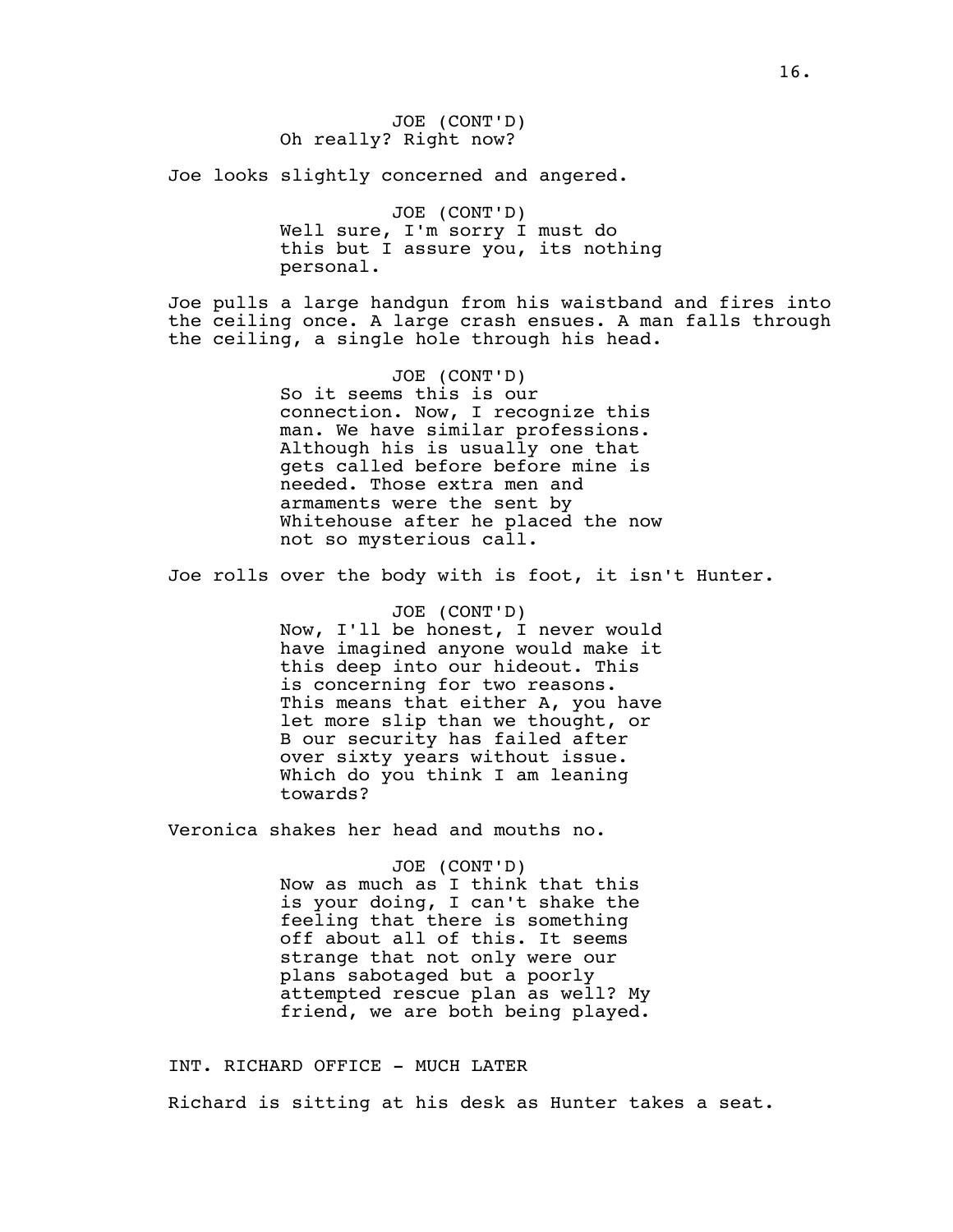## Mission report: May 13, 2125.

Hunter hands Richard the recorder. Richard looks at the recorder and gestures it towards Hunter.

RICHARD (CONT'D)

I like you.

Richard gives Hunter a creepy smile, fit for a man such as him.

INT. RICHARD OFFICE - MUCH LATER

Veronica steps into Richard's office.

RICHARD Look who is alive and well!

Veronica glares at Whitehouse and takes a seat.

RICHARD (CONT'D) I grew worried when my men

couldn't find you at the scene. My little puppy being lost from me.

VERONICA

My position felt compromised so I had to bail.

## RICHARD

Really? You missed quite a show. The weapons they had been transporting I guess they didn't expect to be using them anytime soon because the looks on their faces when my "private pussies" came in was priceless. I've never seen so many incompetent fuck ups walking around with their dicks in their hands. They might as well have given up. It's a good thing I trusted my gut to go with Jack suits instead of the lighter gearing eh?

VERONICA Right, very good call.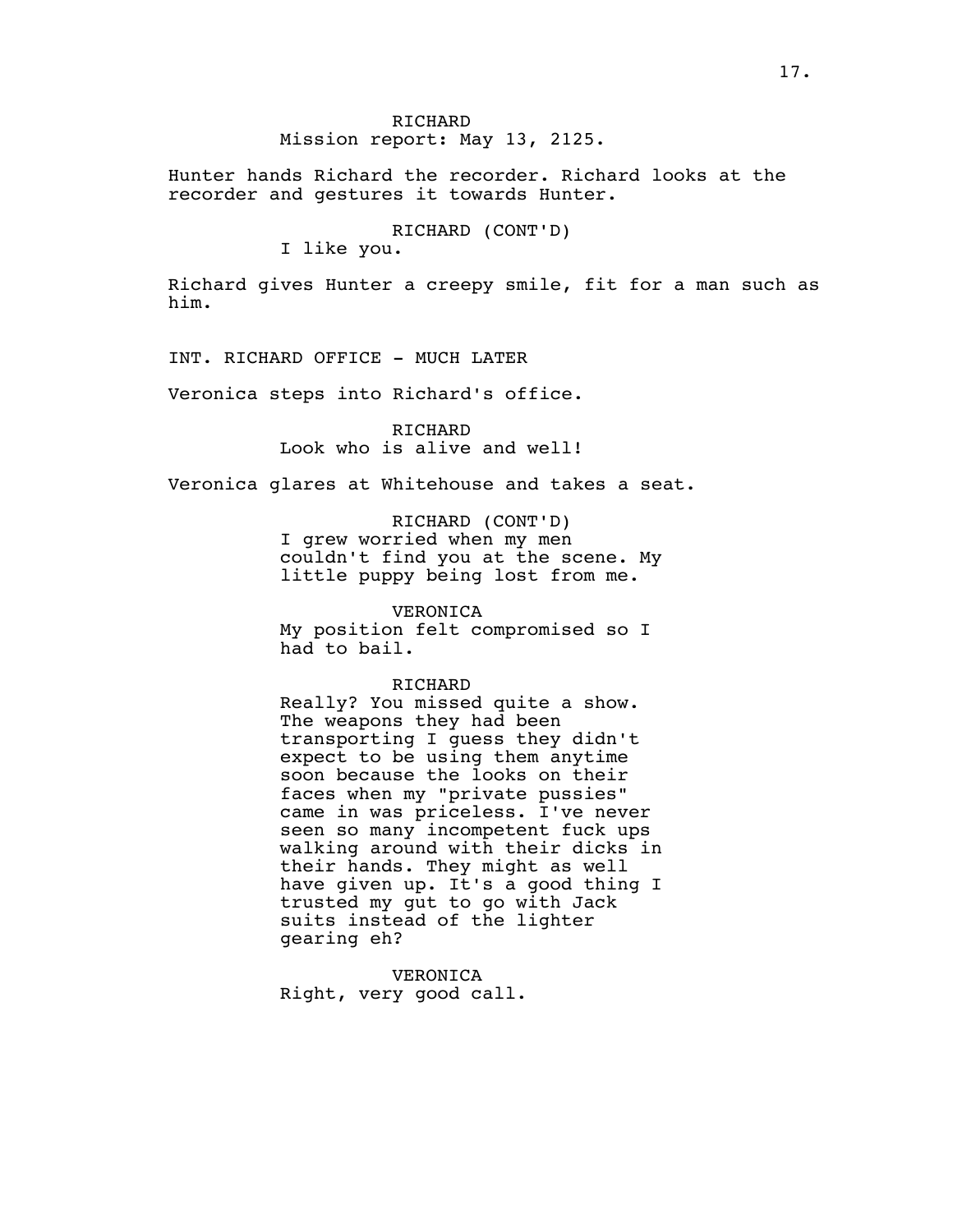No need for a mission report, anything I needed I got from my PP's body cameras, and oh my, I hope you enjoyed your present as much as I am mine. I cannot tell you how wonderful it is to watch these people just die!

Richard stands and punches his desk as he says this. Veronica stands up and leaves the room quickly as Richard yells behind her.

> RICHARD (CONT'D) Don't you fuck with me girl! I'm on your ass like the shit between your teeth! I know what you're up to more than you know!

## EXT. ALLEY WAY - SHORTLY AFTER

Veronica has red eyes as if she's been fighting back tears. She is on the phone.

## VERONICA

I don't know how he knows but he knows. Who ever it was that you killed, that wasn't the right person, he was meant to be there and he was supposed to get shot. He called him my "present". Richard just, he knows. He told me he knows. He said he hoped I enjoyed my present. I don't know how much he knows but he knows more than he is letting on. We've missed something.

There is silence over the line for a second.

#### JOE

Veronica, there is a reason that we ended our talk so early after I had to discharge my weapon. Once I saw who it was I knew it was not something you were in control of darling do not worry. There are much bigger cogs in motion than you are aware of my dear.

VERONICA What do you mean?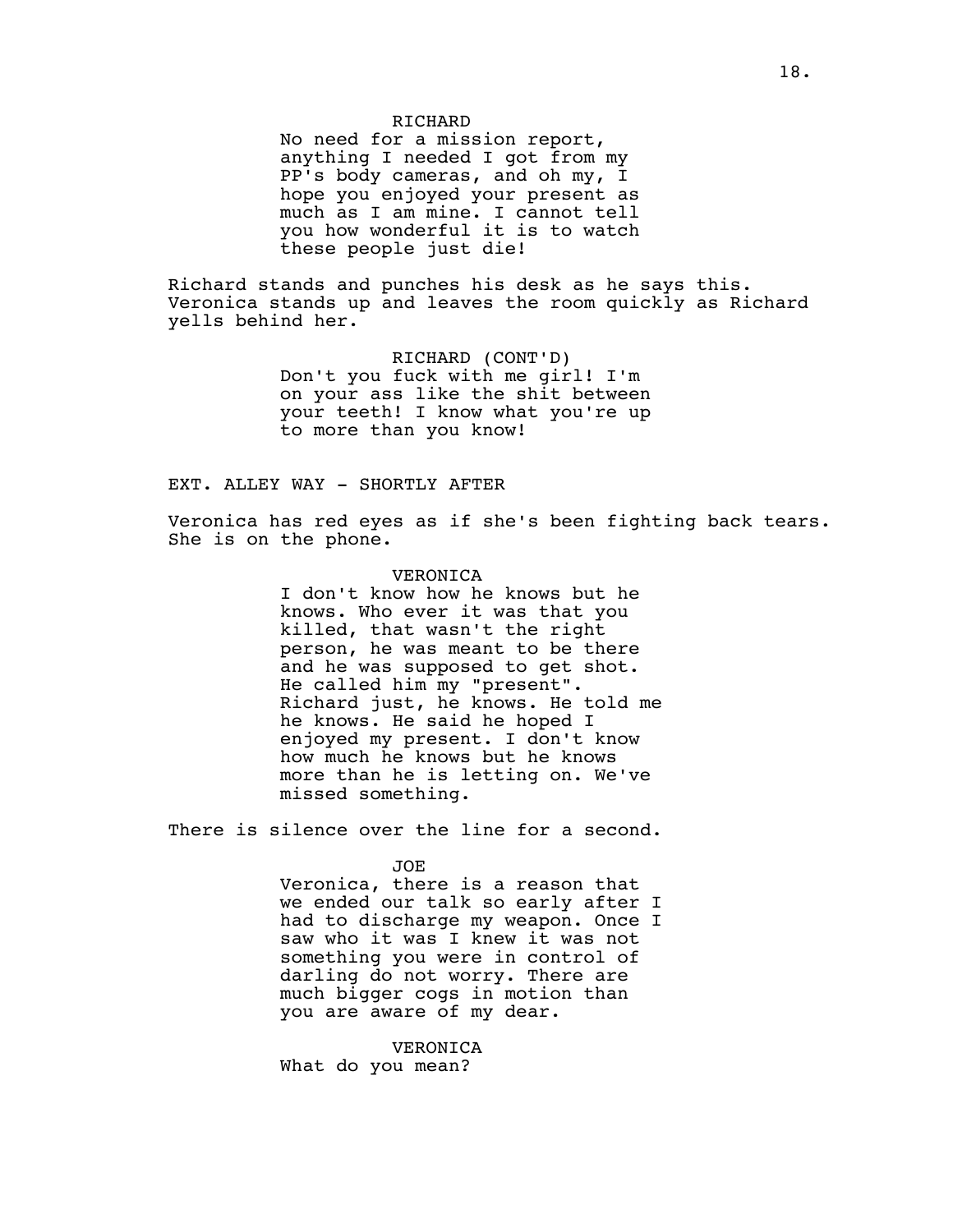## INT. JOE'S OFFICE - CONT.

### JOE

The man that was killed, he was one of Richard's own. The setup, the "spy" all of it, its too bold. He is letting us know that he knows but he isn't putting a stop to it. This is worry some but never fear, this is why I am here. I fix things. I make the good things happen and the bad things disappear. These things take time and sadly time means lives with these situations, but yours is not up for grabs.

### VERONICA

So you knew the whole time?

#### JOE

I suspected but I didn't know who was watching until know. It seems he is focused on you and you alone. He may have other tabs on us but he is assuring he knows what you see as you see it. It's like a game of cat and mouse, you aren't allowed to lie anymore. Whether or not you want to you being here tells the truth to Richard.

EXT. ALLEY WAY - CONT.

### VERONICA

How does he know that though? Who else does he have?

#### JOE

Darling there is a whole world of crime you have never even heard of before. Even as deep as you have gone, there is an ocean beyond that my dear. The man he has sent after you, his name is Hunter 72375.

## VERONICA

Hunter... what? What kind of name is that?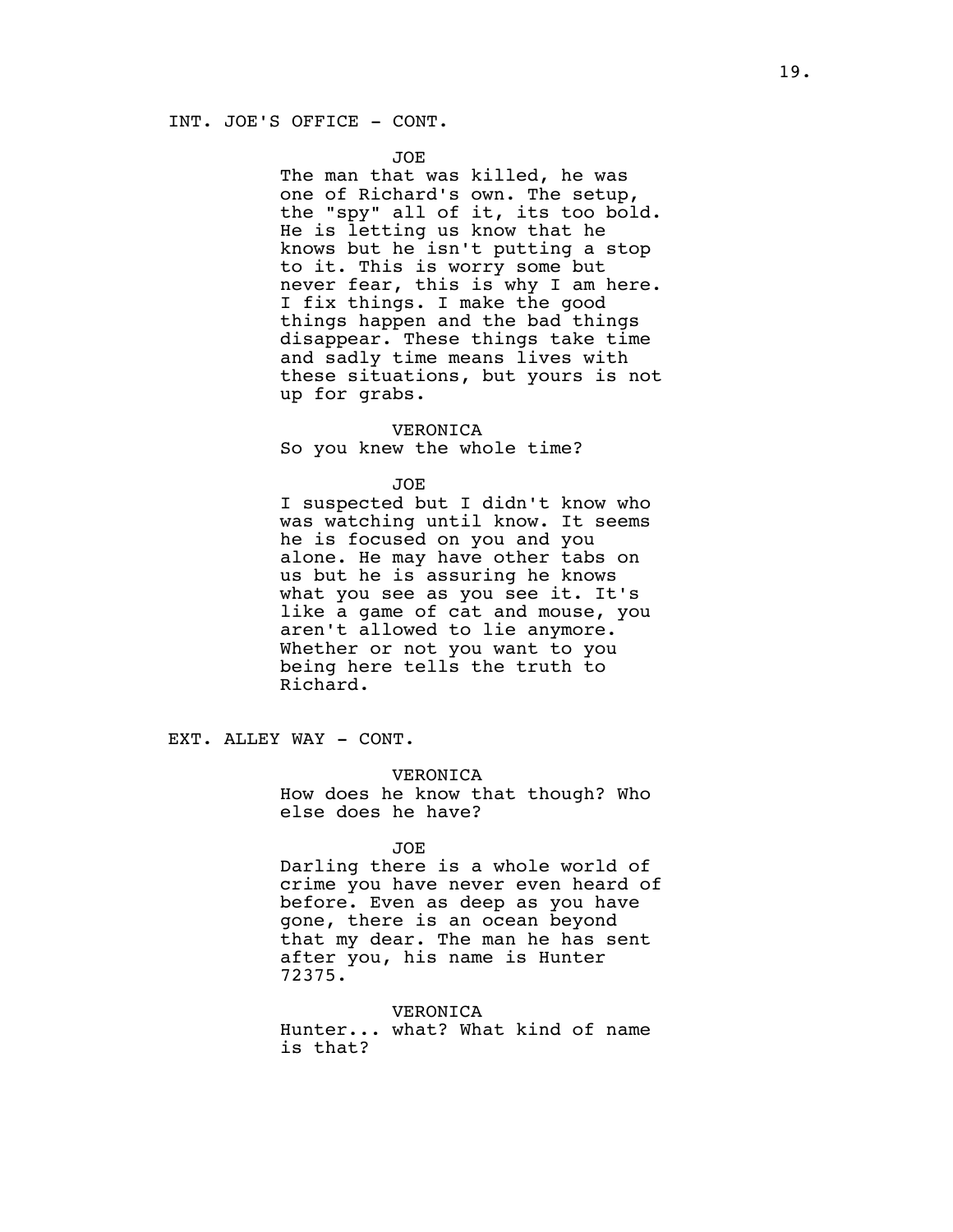JOE Well, to put it frankly, he hunts. He was designed to hunt.

VERONICA Designed? You mean like raised to be an assassin?

JOE I don't think you understand. He is literally a machine meant to hunt. He has the biological motor functions we humans have, but the cognitive abilities of a machine. He cannot lie, he sells to the highest bidder, and is like a death taxi for his creator.

Veronica looks terrified.

INT. JOE'S OFFICE - CONT.

JOE

But you mustn't worry! All you need to do is report truthfully with Mr. Whitehouse from now on and that will be the end of it. We will just have to be creative with what we expose you to and keep you an honest woman! If you just stopped cold turkey then you would be putting yourself at more risk than I think you are okay with.

VERONICA Is he still after me? Is he here right now?

Veronica looks around concerned.

EXT. ALLEY WAY - CONT.

JOE

Stay calm my dear I'm sure he is but he is simply following you. Just go home, get some food, relax, watch some telly and that is all you can do. Hunter will not touch you until given the word and if you play along with what Mr. Whitehouse wants and no harm shall come to you. (MORE)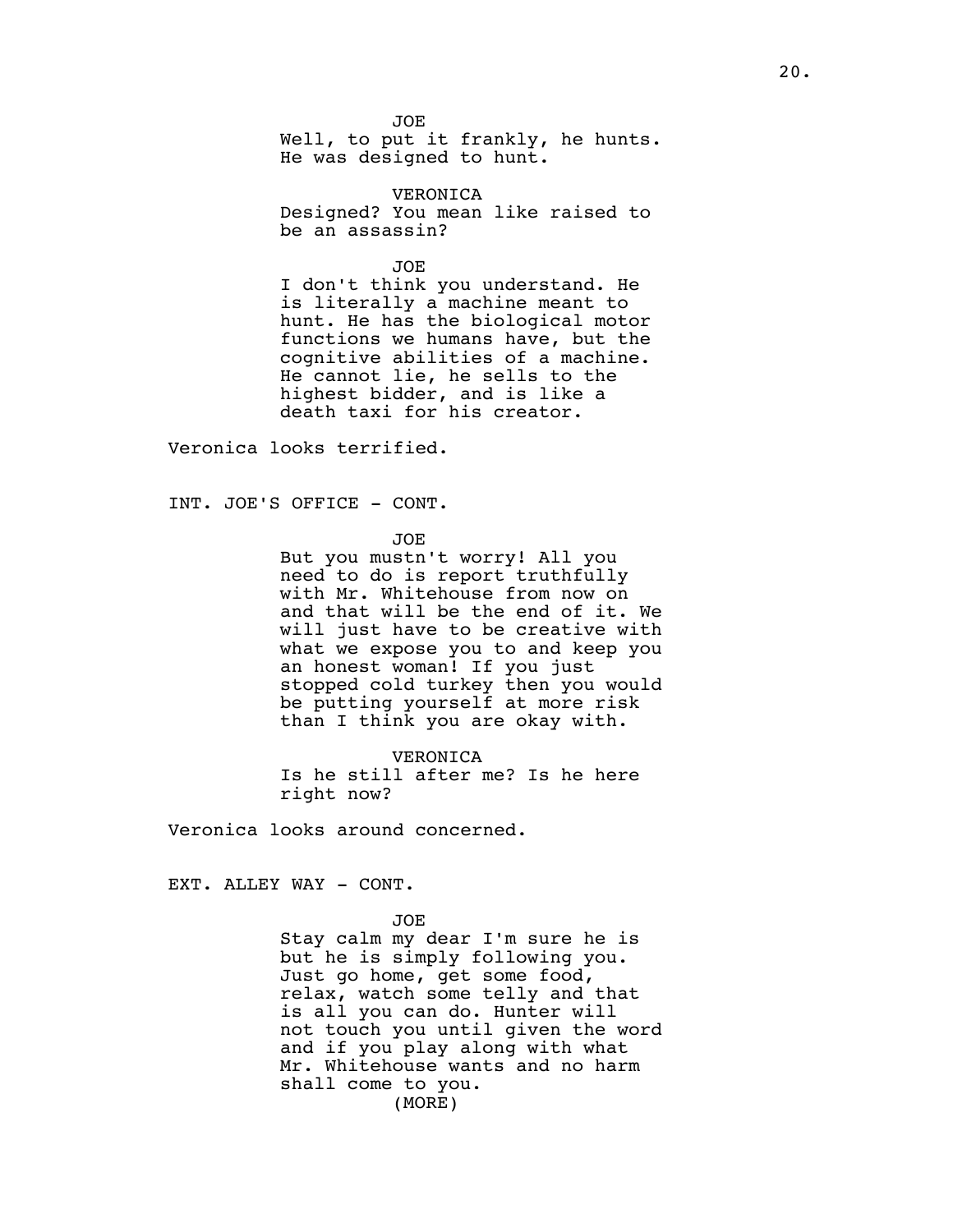JOE (CONT'D) If I'm being honest he's more of a stalker than a hunter with this job!

Veronica does not look pleased by that.

She looks down the alley and sees a man sitting in a black car, staring at her from the other side of the street at the end of the alley. She clicks off her phone and walks toward to car.

> CROSS-FADE BACK TO RICHARD WHITEHOUSE LEAVING HOTEL IN PAST:

EXT. RUSSIA - DAY

Richard Whitehouse is leaving the hotel that he had just beat up the men and taken the money from. He gets into a black sedan and they drive off.

INT. SEDAN - CONT.

Richard throws his bags in the back and speaks to the driver in Russian.

RICHARD

сегодняшний день? Is that the last run for today?

 $\mathbf{G}$ вернулись. Он скоро отправится  $\mathbf{A}$ 

MAN

денег, который ему понадобится. Should be. Boss wants us back. He's making his move to america soon and this'll be the last bit of money he'll need for now.

## RICHARD

 $\overline{\phantom{0}}$ He's gonna need more than this actually.

As the man turns to look at Richard and question him, Richard puts a single slug through the mans skull from his pistol bringing the car to a stop.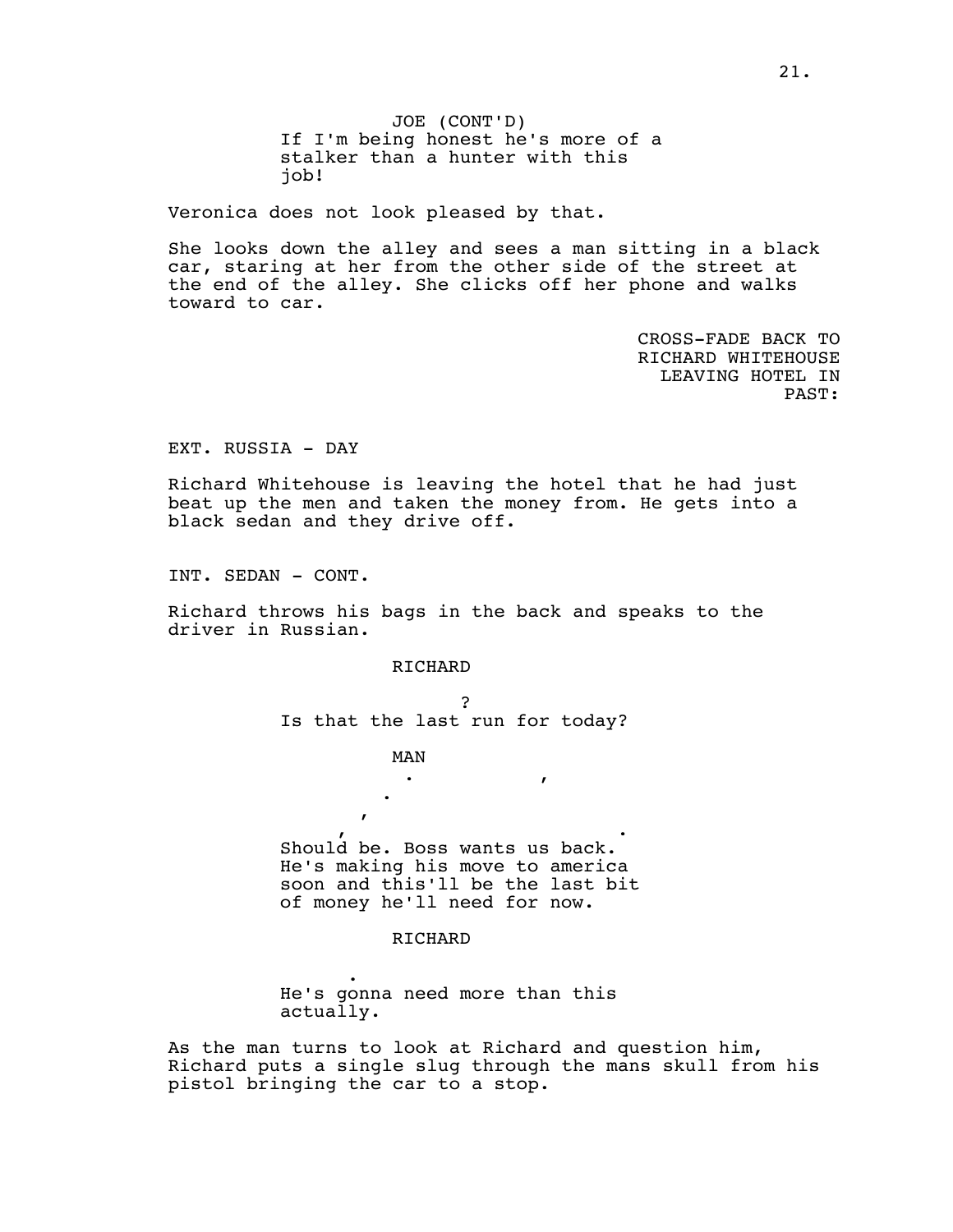RICHARD (CONT'D) Fuck this country. I don't need a bunch of dickless fucks to put me in power.

Richard drives off toward the airport.

CUT BACK TO PRESENT DAY:

INT. SEDAN - DAY

Richard is on his way to meet with his drug dealer downtown, driven by an older man who's only identifying feature was his balding head.

> DRIVER Same place as usual Mr. Whitehouse?

RICHARD You know the place.

Richard stares out the window, watching the city he looks at all day blend into depressing huts and smaller buildings falling apart under the extensive roadway built above.

Some time passes and the car comes to a halt.

DRIVER We're here sir. маленькую россию.

Welcome to little Russia.

Whitehouse gets out of the car and sheds his suit jacket and leaves it in the car. The driver locks the doors behind him.

Richard walks confidently up to a house, one of the larger ones on this particular street. He walks up to the front door and goes right in.

> VOICE Кто там, черт возьми? Who the fuck is there?

> > RICHARD

Its me boss.

Его босс.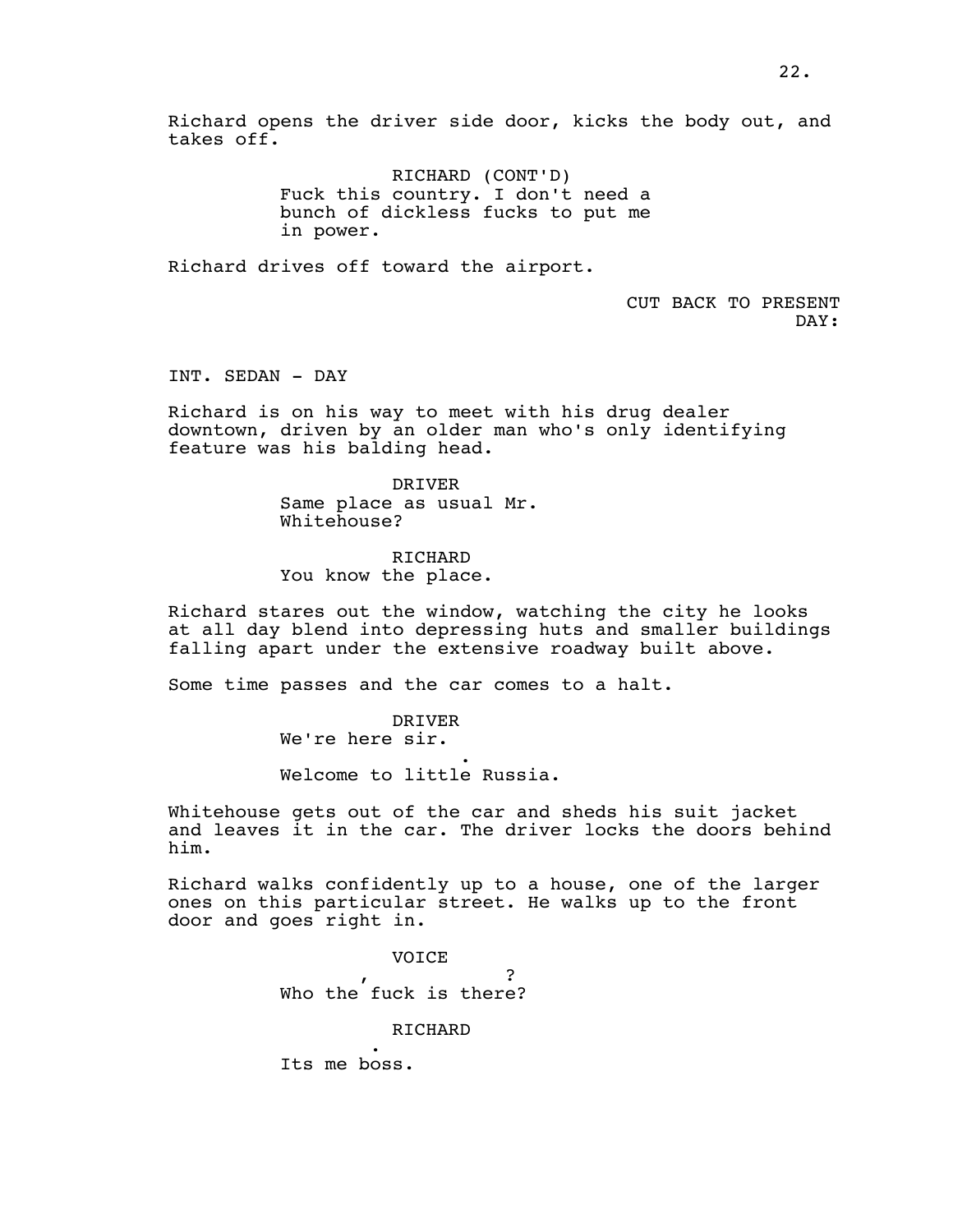A man peeks his head from a back room.

VOICE

RICHIE!

He comes forward as if to hug Richard.

RICHARD Are we gonna do this every time Boss?

The man loses all playfulness

VOICE Well fuck you too.

RICHARD I just want me shit. Nothing else.

BOSS Fine, what grade?

RICHARD I need something stronger. That E shit isn't enough.

BOSS I can't go much higher without just giving you the pure block man. If you grind up this straight ice it'll fuck you up.

RICHARD Look, the effects aren't strong enough anymore. I can't keep this up without it.

BOSS I tried to tell you, its easier selling than using.

Boss hands him a few bags of ice cube looking blocks.

**RICHARD** We've been through this, I always come out on top.

BOSS Pretty soon you'll be lower than you've ever been before if you keep this up.